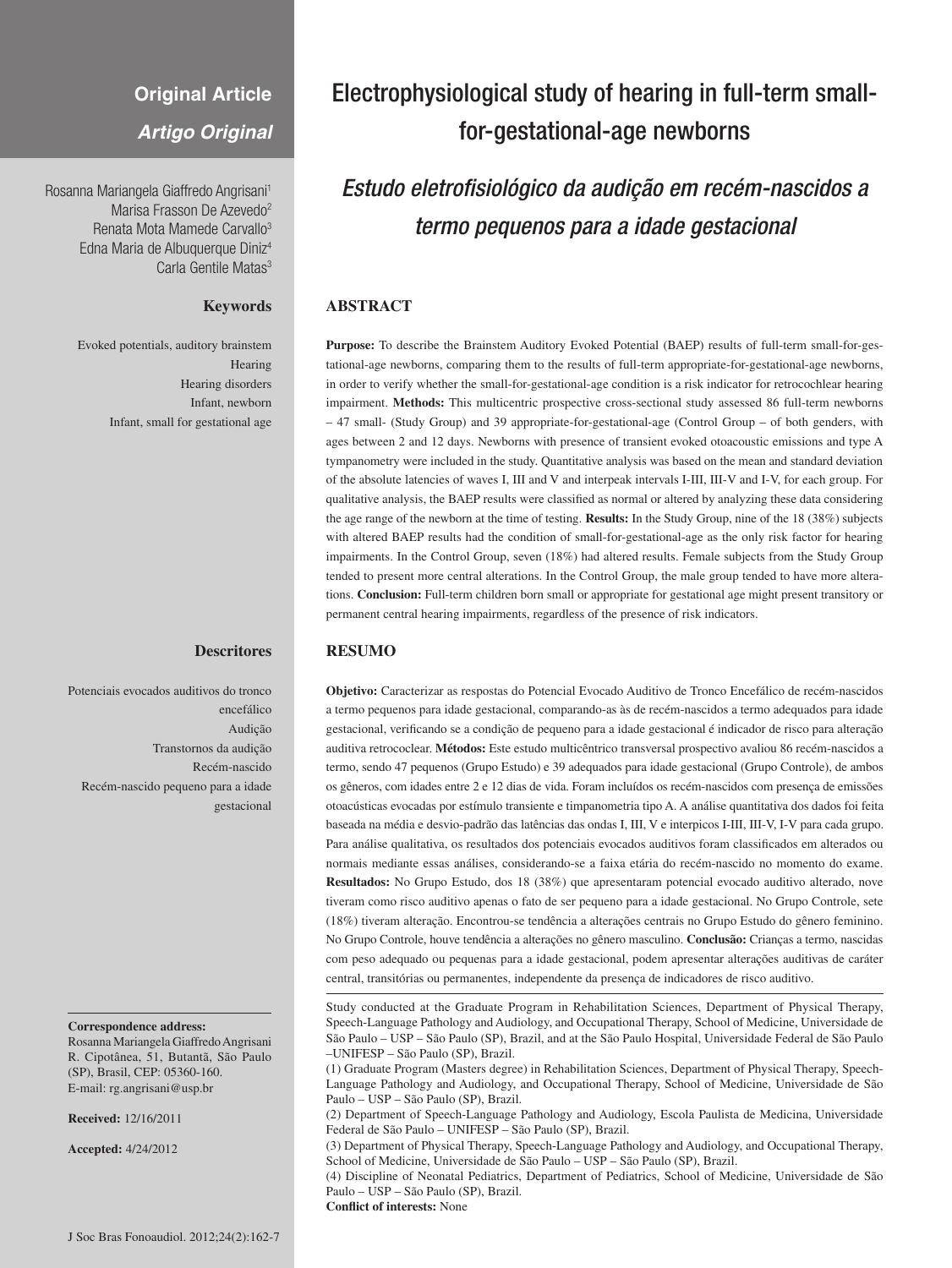## **INTRODUCTION**

The adequacy of birth weight is a predictive factor of morbidity and mortality in the first years of life. The newborn (NB) considered small for gestational age (SGA) is below the percentile 10 of a determined growth curve that relates birth weight and gestational age<sup>(1)</sup>; the SGA condition might be an indicator of intrauterine growth delay.

SGA newborns can also be classified into two subgroups, according to the time at which their intrauterine life was affected: asymmetric or disproportionate SGA NB, in which the weight is below the expected, but stature and cephalic perimeter are normal, and the likely injury occurred late in pregnancy, due to placental insufficiency; symmetric or proportionate SGA NB, in which weight, cephalic perimeter and stature are below the expected, suggesting that injuries occurred early in pregnancy, probably extending throughout the whole neonatal period, and causing greater impairments to the fetus<sup>(2)</sup>. There are several causes of intrauterine growth restriction, such as smoking, low maternal stature, congenital infections, among others. International literature data have reported that, when compared to infants born adequate for gestational age (AGA), SGA infants have neuropsychomotor and language development handicaps, among others<sup>(3-6)</sup>.

Language and auditory abilities are developed in the first two years of life, especially in the first six months<sup>(2,7-10)</sup>. The Brainstem Auditory Evoked Potential (BAEP) is considered the "gold standard" test in the diagnosis of the integrity of auditory nerve and pathways of the central nervous system in neonates. Moreover, it allows the follow-up of the central nervous system maturation at brainstem level, which occurs from the first months of life until around 18 months, when responses become similar to the adults'<sup>(11)</sup>.

The purpose of this study was to characterize the BAEP responses of small-for-gestational-age (SGA) newborns, comparing them to those of adequate-for-gestational-age (AGA) infants, in order to verify whether the SGA condition is a risk indicator for retrocochlear hearing impairments.

#### **METHODS**

This multicentric study was approved by the Committee for the Analysis of Research Protocols of the Universidade de São Paulo (CAPPesq HCFMUSP 372/10), the Research Ethics Committee of the University Hospital of the Universidade de São Paulo (CEP-HU/USP nº 1009-10 – SISNEP CAEE 0037.0.198.000-10), and the Research Ethics Committee of the Universidade Federal de São Paulo (UNIFESP 1235/11).

According to the ethical principles of research with human beings, mothers and/or legal guardians agreed with the participation of the newborns in this study, and signed the Free and Informed Consent Term, which described all the procedures that would be carried out, in accordance with Resolution 196/96.

The sample comprised 86 full-term newborns (FTNB), with gestational age varying from 37 weeks and one day (37 1/7) to 41 weeks, assessed in the immediate post-natal period (between two and 12 days of life). Forty seven infants were classified as SGA, and 39 as AGA, according to a study that normalized the percentiles for classification, considering weight and gestational age $(12)$ .

The Study Group (SG) comprised 47 SGA FTNB, 30 female and 17 male. The Control Group (CG) comprised 39 AGA FTNB, 20 female and 19 male.

It is worth emphasizing that the classification of proportionality for SGA FTNB can be obtained by Rohrer's ponderal index (PI), which is defined by weight (in grams) divided by stature cubed  $(cm^3)$ , multiplied by 100. If PI $\geq$ 2.49, the newborn is considered symmetric or proportionate SGA; if PI<2.49, the newborn is asymmetric or disproportionate SGA.

The first procedure adopted was carefully reading the NB's medical records, in order to collect data about the eligibility criteria of the sample (SGA and AGA FTNB), including the infant's anthropometric measures and gestational age (based on the date of the mother's last period, confirmed by ultrasonography). Bilateral presence of transient otoacoustic emissions (TOAE) and type A tympanometric curve were also adopted as eligibility criteria<sup>(10)</sup>.

Newborns with history of encephalopathy, conductive and/ or cochlear malformations and alterations were excluded from the sample. These were referred to otorhinolaryngological evaluation and management, and later audiological follow-up.

All NB were prepared for the tests according to the following procedure: an inspection of the external auditory canal was initially performed, using a Welch Allyn*®* otoscope to visualize the tympanic membrane. After that, infants were submitted to Transient Otoacoustic Emissions (TOAE) and acoustic immitance measures (tympanometry), in order to guarantee cochlea normality and absence of middle ear disorders.

To register the TOAE, we used either the ILO92 - Otodynamics® equipment with non-linear click stimulus, in an intensity level between 78 and 83 dB SPL (at the Research Center of the Department of Physical Therapy, Speech-Language Pathology and Audiology, and Occupational Therapy of the Universidade de São Paulo), or the portable automatic equipment AccuscreenPRO, from GN Otometrics® (at the São Paulo Hospital, Universidade Federal de São Paulo). In the last case, the equipment was calibrated by the manufacturer for automatic analysis of responses using the following parameters: evaluation method of binomial statistics; non-linear click stimuli in speed sequence of 60 Hz and intensity between 70 and 84 dB SPL (45-60 dB HL, with auto-calibration depending on the ear canal volume); frequency spectrum from 1.4 to 4 kHz; artifact lower than 20%. When these parameters were not obtained, the equipment registered "fail", and when they were obtained, the result shown was "pass".

Acoustic immitance measures included tympanometry with 1 kHz probe tone, carried out using the middle ear analyzer Interacoustics®, model AT 235.

For the BAEP, the infant was positioned in the crib or in the mother's arms, during natural sleep. The clinical/diagnostic equipment Intelligent Hearing Systems®, model Smart-EP, was used to register BAEP responses. All NB were prepared for the test according to the following procedure: pre-cleaning of the skin using abrasive paste, and placing of disposable pediatric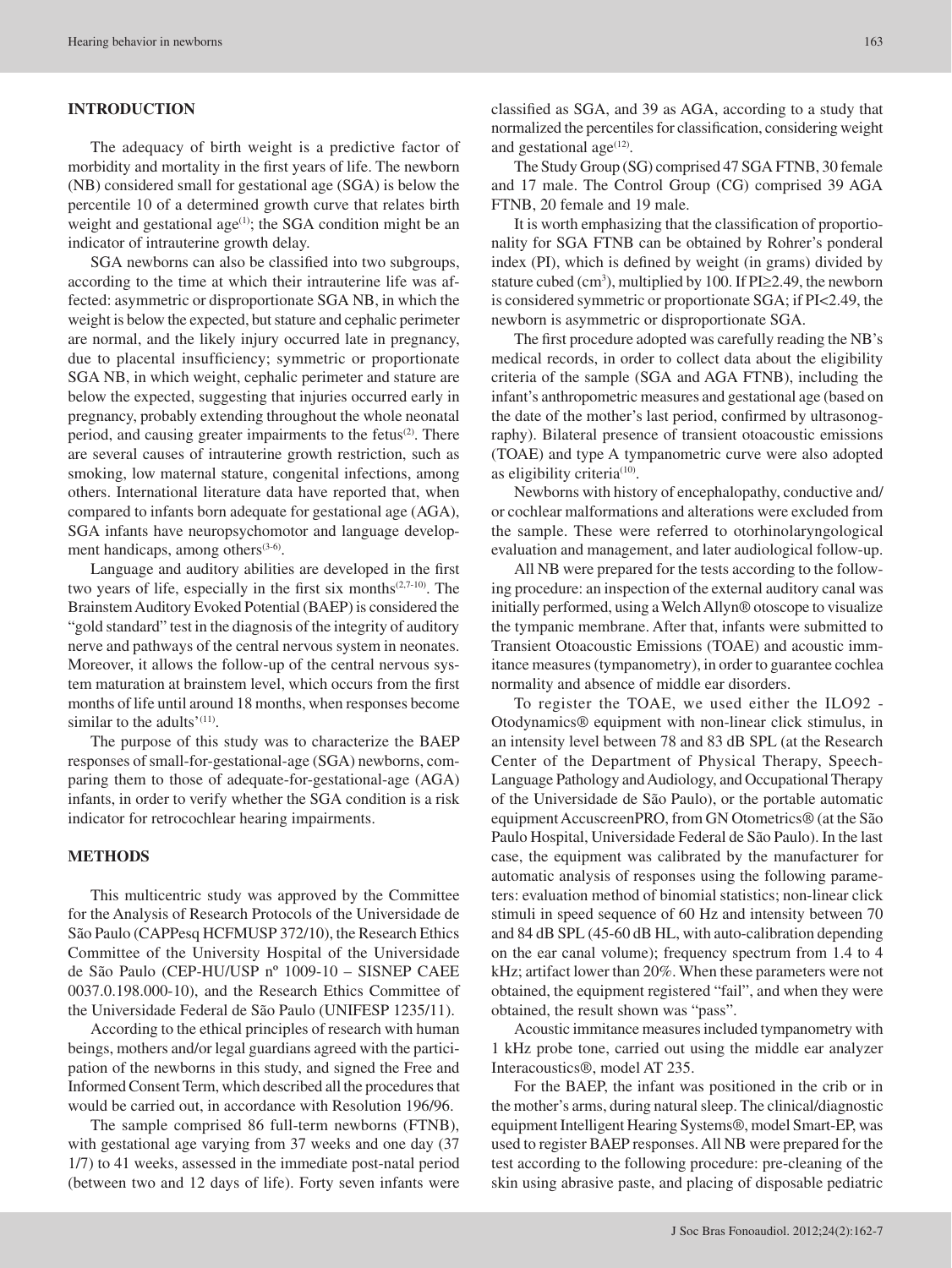electrodes Meditrace-200, from Kendal®, over the frontal region (Fpz) and right and left mastoids  $(M_2 \nvert M_1)$ , according to the IES 10-20 rule (International Electrode System)<sup>(13)</sup>. Responses were elicited through acoustic stimuli presented using a pair of insert earphones, model 3A.

The acoustic stimulus used was the rarefaction polarity click, monoaurally presented at 80 dBnHL (for assessing auditory pathway integrity), 50 dBnHL, and 30 dBnHL, at presentation speed of 27.7 clicks per second, with 0.1 milliseconds (ms) duration, totalizing 2048 stimuli. The recording window used was of 12 ms. Absolute latencies of waves I, III and V and interpeak intervals I-III, III-V and I-V were analyzed. These parameters were used for being the assessment protocols used to register BAEP responses in NB at the institutions participating in this study.

BAEP responses were qualitatively analyzed, and the results obtained were classified as normal or altered, according to the values of absolute latencies of waves I, III and V, and interpeak intervals I-III, III-V and I-V, as proposed by  $\text{Cox}^{\scriptscriptstyle \text{(14)}}$ , considering the infant's age range at the time of assessment.

Statistical analysis applied the Chi-square test, the Paired t test, and the Independent t test<sup>(15)</sup>, adopting a significance level of 5%, with confidence interval of 95%.

#### **RESULTS**

The Study Group, which comprised 47 FTNB, was divided into two subgroups for intra-subjects qualitative analysis of BAEP responses: 33 symmetric and 14 asymmetric SGA NB. There was no difference between groups (Table 1). Hence, further analyses of the SGA infants considered the group as a whole.

**Table 1.** BAEP responses obtained by symmetric and asymmetric SGA infants

| SGA groups | Normal   | Altered  | Total    |
|------------|----------|----------|----------|
|            | $n (\%)$ | $n (\%)$ | $n (\%)$ |
| Symmetric  | 22(66.7) | 11(33.3) | 33 (100) |
| Asymmetric | 7(50)    | 7(50)    | 14 (100) |
| Total      | 29(62)   | 18 (38)  | 47 (100) |

Chi-square test (p=0.455)

**Note:** SGA = small for gestational age

The comparative analysis of BAEP responses between Study (SGA) and Control (AGA) groups found alterations in 25 infants (29% of the sample) – 18 SGA NB (38%) and seven AGA NB (18%). No difference was found between groups  $(p=0.067)$ , even though there was a higher tendency of alterations in the Study Group (Table 2).

In the comparison between male and female subjects in the SGA group regarding BAEP results (normal or altered), no difference was evidenced for the distribution of alterations (p=0.214). The same comparison in the AGA group also did not show difference regarding the distribution of alterations (p=0.081). Nevertheless, the results suggest that, in the AGA group, male NB presented higher tendency to central auditory alterations (31.6%), when compared to female NB (5%) (Table 3).

#### **Table 2.** Comparative study of BAEP responses

| Groups     | Normal  | Altered | Total    |
|------------|---------|---------|----------|
|            | (%)     | $(\% )$ | (%)      |
| AGA        | 32(82)  | 7(18)   | 39 (100) |
| <b>SGA</b> | 29 (62) | 18 (38) | 47 (100) |
| Total      | 61(71)  | 25(29)  | 86 (100) |

Chi-square test (p=0.067)

**Note:** AGA = adequate for gestational age; SGA = small for gestational age

In the comparative analysis between Study and Control groups for the male gender, nine SGA NB (53%) presented BAEP alterations, which were characterized by increase of the absolute latencies of waves III and/or V and of interpeaks I-III and/or I-V. No differences were found between SGA and AGA groups for male infants (p=0.337) (Table 3).

In the comparative analysis of BAEP responses obtained by Study and Control groups for the female gender, nine SGA NB (30%) presented altered results, which were characterized by increase of the absolute latencies of waves III and/or V and of interpeaks I-III and/or I-V. In the AGA group, only one infant (5%) presented increase of the absolute latencies of waves III and V. These results did not evidence difference between SGA and AGA groups for female infants (p=0.071), although the SGA group showed tendency to present more alterations (Table 3).

**Table 3.** Comparison of BAEP responses between SGA and AGA infants, between male and female genders

|                              | <b>AGA</b> |            | <b>SGA</b> |            |  |  |
|------------------------------|------------|------------|------------|------------|--|--|
| Resultado                    | Female (1) | Male $(2)$ | Female (3) | Male $(4)$ |  |  |
|                              | $n (\%)$   | $n (\%)$   | $n (\%)$   | $n (\%)$   |  |  |
| Normal                       | 19 (95)    | 13 (68.4)  | 21 (70)    | 8(47)      |  |  |
| Altered                      | 1(5)       | 6(31.6)    | 9(30)      | 9(53)      |  |  |
| Total                        | 20 (100)   | 19 (100)   | 30 (100)   | 17 (100)   |  |  |
| Comparative                  |            | p-value    |            |            |  |  |
| $AGA - Gender (1) x(2)$      |            | 0.081      |            |            |  |  |
| $SGA - Gender (3) x (4)$     |            | 0.214      |            |            |  |  |
| Female – Group $(1)$ x $(3)$ |            | 0.071      |            |            |  |  |
| Male – Group $(2)$ x $(4)$   |            | 0.337      |            |            |  |  |

Chi-square test (p≤0.05)

**Note:** AGA = adequate for gestational age; SGA = small for gestational age

Preliminarily, the results obtained by group (SGA and AGA) for each BAEP parameter (absolute latencies of waves I, III and V, and interpeaks I-III, III-V and I-V) were separately analyzed for each ear, using the Paired t test (Table 4). It is noticed that, in the Study Group (SGA), there was difference between right and left ears only in the interpeak I-III (p=0.048). Having in mind that a single parameter presented difference, that this result was very close to the significance level, and that the mean values of interpeaks I-III are very close between ears (2.80 ms in the right ear, and 2.84 in the left ear), the results obtained were considered clinically similar, allowing the values obtained in the right and left ears to be grouped. Hence, we analyzed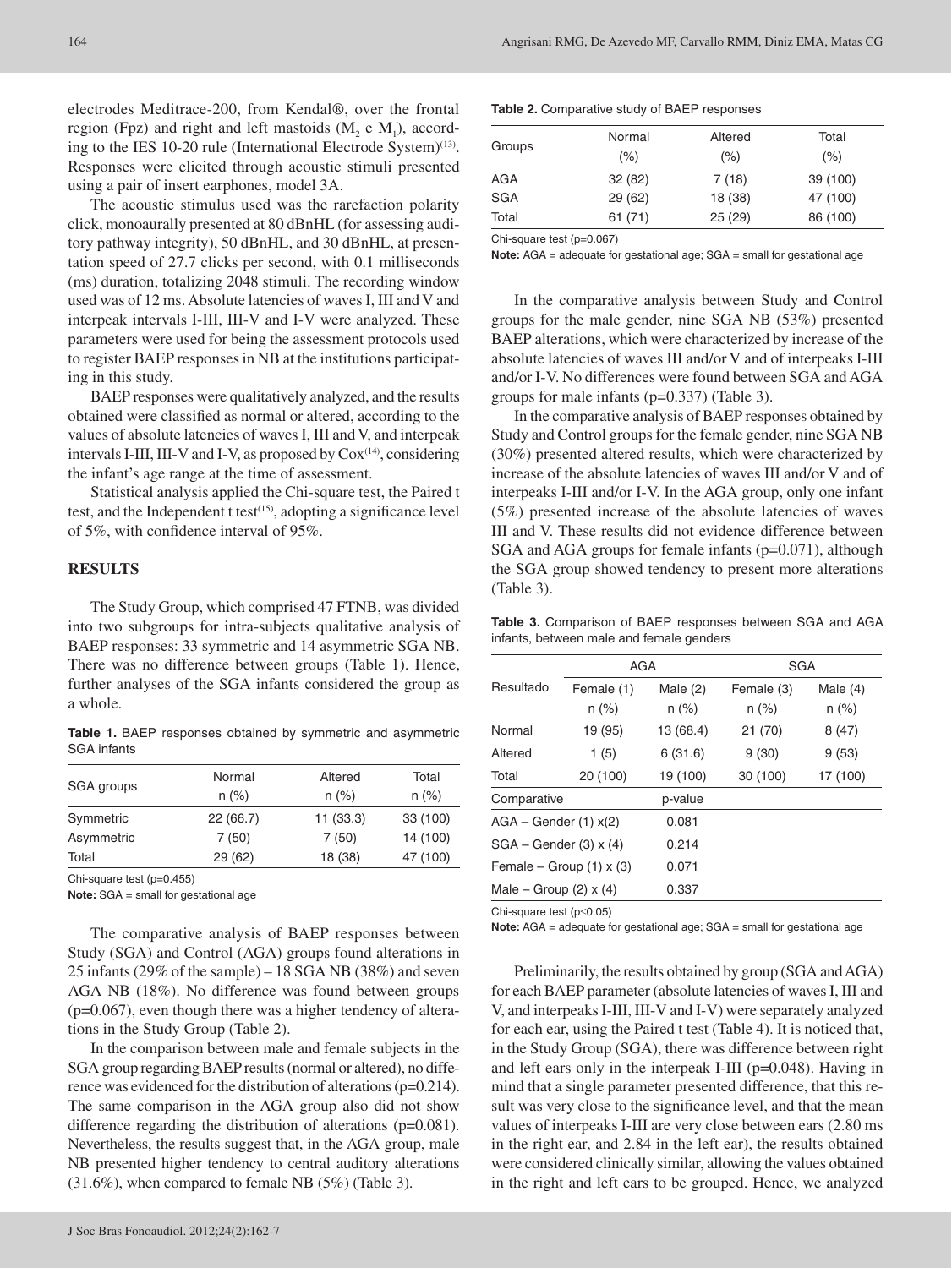|  |  |  |  | Table 4. Comparison of the absolute latencies of waves I, III, V and interpeak intervals I-III, III-V, I-V obtained in the BAEP between right and left ears |
|--|--|--|--|-------------------------------------------------------------------------------------------------------------------------------------------------------------|
|--|--|--|--|-------------------------------------------------------------------------------------------------------------------------------------------------------------|

| Waves/<br>interpeaks |           |       | $SGA(n=47)$ |          |                   | $AGA$ ( $n=39$ ) |      |         |         |
|----------------------|-----------|-------|-------------|----------|-------------------|------------------|------|---------|---------|
|                      |           | Right | Left        |          | Result<br>p-value |                  | Left | p-value | Result  |
|                      | Mean      | 1.83  | 1.81        | 0.518    | $R=L$             | 1.80             | 1.82 | 0.256   | $R = L$ |
|                      | <b>SD</b> | 0.18  | 0.17        |          |                   | 0.15             | 0.17 |         |         |
|                      | Mean      | 4.62  | 4.65        |          |                   | 4.61             | 4.63 | 0.504   |         |
| Ш                    | <b>SD</b> | 0.27  | 0.28        | 0.122    | $R=L$             | 0.25             | 0.29 |         | $R = L$ |
| $\vee$               | Mean      | 7.02  | 6.97        |          | $R=L$             | 6.97             | 6.93 | 0.452   | $R=L$   |
|                      | <b>SD</b> | 0.36  | 0.41        | 0.25     |                   | 0.32             | 0.32 |         |         |
| $1 - 111$            | Mean      | 2.80  | 2.84        | $0.048*$ | R < L             | 2.95             | 2.79 | 0.261   | $R = L$ |
|                      | <b>SD</b> | 0.23  | 0.26        |          |                   | 0.90             | 0.25 |         |         |
|                      | Mean      | 2.36  | 2.33        |          |                   | 2.33             | 2.31 | 0.642   |         |
| $III-V$              | <b>SD</b> | 0.31  | 0.31        |          | $R = L$<br>0.298  | 0.27             | 0.26 |         | $R = L$ |
| $I-V$                | Mean      | 5.16  | 5.16        |          |                   | 5.05             | 5.12 | 0.342   |         |
|                      | <b>SD</b> | 0.38  | 0.40        | 0.944    | $R=L$             | 0.57             | 0.33 |         | $R=L$   |

\* Significant values (p≤0.05) – Paired t test

Note: SD = standard deviation; R = right ear; L = left ear; AGA = adequate for gestational age; SGA = small for gestational age

each BAEP parameter considering both ears together, while comparing Study (SGA) and Control (AGA) groups.

No differences were found between groups SGA and AGA regarding the absolute latencies of waves I, III and V. There were also no differences between groups in the comparative analysis of interpeaks I-II, III-V and I-V (Table 5).

**Table 5.** Comparison of the absolute latencies of waves I, III, V and interpeak intervals I-III, III-V, I-V in the BAEP between SGA and AGA groups

| Waves/     |      |       |                       |         |  |
|------------|------|-------|-----------------------|---------|--|
| Interpeaks |      |       | SGA (n=47) AGA (n=39) | p-value |  |
| T          | Mean | 1.81  | 1.80                  | 0.620   |  |
|            | SD   | 0.17  | 0.16                  |         |  |
| Ш          | Mean | 4.64  | 4.62                  | 0.699   |  |
|            | SD   | 0.273 | 0.268                 |         |  |
| V          | Mean | 6.99  | 6.95                  | 0.380   |  |
|            | SD   | 0.384 | 0.319                 |         |  |
| $1 - 111$  | Mean | 2.81  | 2.87                  | 0.459   |  |
|            | SD   | 0.244 | 0.663                 |         |  |
| $III-V$    | Mean | 2.34  | 2.34                  |         |  |
|            | SD   | 0.306 | 0.264                 | 0.600   |  |
| $I-V$      | Mean | 5.15  | 5.08                  | 0.267   |  |
|            | SD   | 0.389 | 0.463                 |         |  |

Independent t test (p≤0.05)

**Note:** SD = standard deviation; AGA = adequate for gestational age; SGA = small for gestational age

We also analyzed the influence of risk indicators for hearing alterations, described by the Joint Committee on Infant Hearing  $(ICIH)^{(12)}$  and added by those of Azevedo<sup>(16)</sup>. From the 47 SGA NB, 29 had normal BAEP results (62%), and 18 presented central alterations (38%). From these 18 NB, 16 had the fact of being born SGA as the only risk factor. From the 39 AGA NB, 32 presented normal BAEP results (82%), and seven (18%) presented alterations that suggested central alterations (from these, five did not present any risk indicator for hearing alterations). There was no difference between SGA and AGA groups regarding central alterations with and without associated risks.

The characterization of risk indicators in both studied

population (SGA and AGA) regarding normal and altered BAEP results is described in Chart 1.

| <b>Chart 1.</b> Influence of risk indicators regarding BAEP responses in SGA |  |
|------------------------------------------------------------------------------|--|
| and AGA groups                                                               |  |

| Indicators              |        | <b>SGA</b> | AGA    |         |  |
|-------------------------|--------|------------|--------|---------|--|
|                         | Normal | Altered    | Normal | Altered |  |
| No risk                 | 26     | 16         | 24     | 5       |  |
| <b>Familiar history</b> | 0      | 0          | 4      |         |  |
| Ototoxic                | 1      | 0          | 0      | 0       |  |
| Toxoplasmosis           | ი      | 0          | 2      | 0       |  |
| $HIV +$                 | 2      | 0          | 2      | 0       |  |
| Rubella                 | 0      | Ω          | 0      | 0       |  |
| $ICU > 5$ days          | 0      | 1          | 0      | 0       |  |
| Hyperbilirubinemia      |        |            |        |         |  |

**Note:** HIV= human immunodeficiency virus; HIV + = positive serology for acquired immunodeficiency syndrome;  $ICU =$  intensive care unit; AGA = adequate for gestational age; SGA = small for gestational age

#### **DISCUSSION**

There is consensus in international literature that SGA NB might present alterations in neuropsychomotor development, since they are an example of early malnutrition<sup>(3-6,17)</sup>. Another important aspect to be considered, according to literature, is the moment at which the child suffered restriction and for how long. In the present study, no significant differences were found between symmetric (restrictions in early pregnancy) and asymmetric (restrictions in late pregnancy) SGA NB regarding the BAEP results obtained.

A study that involved 47 normal full-term NB with adequate-for-gestational-age weight, who were submitted to BAEP assessment (alternate polarity stimulus and presentation speed of 10/s) at two days of life, considered the data obtained (mean absolute latencies of waves I, III and V, and mean interpeaks I-III, III-V and I-V) as the normality standard for this population<sup>(18)</sup>. Another recent study had the aim to establish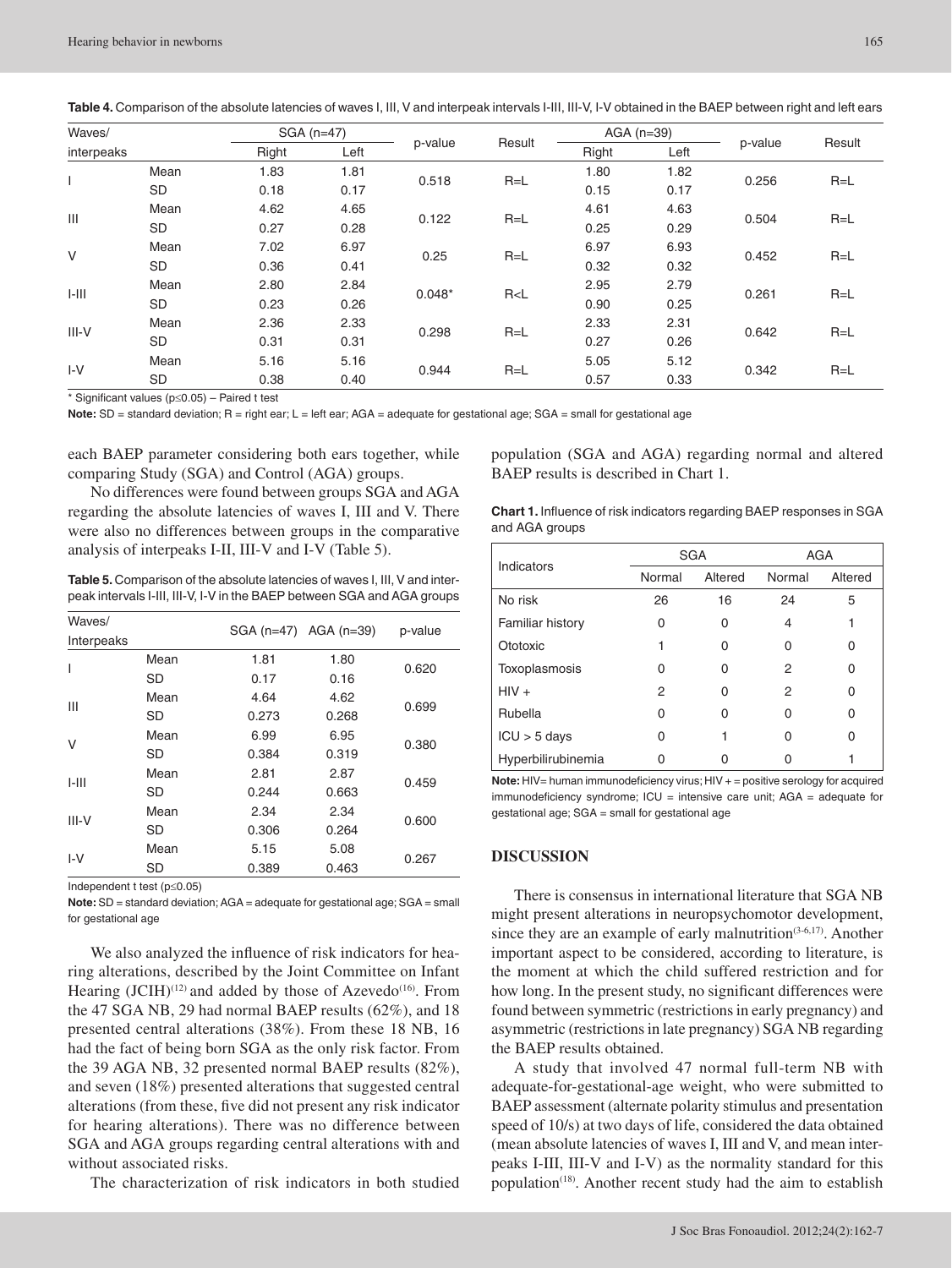|                                 | <b>BAEP</b>                   | n          |            | Ш          | V          | $I-III$    | $III-V$    | $I-V$      |
|---------------------------------|-------------------------------|------------|------------|------------|------------|------------|------------|------------|
| Study                           | parameters                    |            | Mean (SD)  | Mean (SD)  | Mean (SD)  | Mean (SD)  | Mean (SD)  | Mean (SD)  |
|                                 | alternate click               |            |            |            |            |            |            |            |
| Guilhoto et al. <sup>(18)</sup> | rate= $10/s$                  | 47         | 1.79(0.20) | 4.54(0.31) | 6.75(0.38) | 2.75(0.36) | 2.22(0.22) | 4.97(0.43) |
|                                 | i: 80 dBNA                    |            |            |            |            |            |            |            |
|                                 | f: 100 $Hz - 3$ kHz           |            |            |            |            |            |            |            |
|                                 | $click$ – polarity not        |            |            |            |            |            |            |            |
|                                 | mentioned                     | $SGA = 25$ | 1.92(0.40) | 4.26(0.73) | 6.44(0.68) | 2.37(0.43) | 2.20(0.32) | 4.55(0.48) |
| Mahajan et al. <sup>(26)</sup>  | rate – not mentioned          |            |            |            |            |            |            |            |
|                                 | i: 70 dBnNA                   | $AGA = 25$ | 1.82(0.20) | 4.04(0.55) | 6.09(0.56) | 2.27(0.41) | 2.02(0.39) | 4.30(0.47) |
|                                 | f: 150 $Hz - 3$ kHz           |            |            |            |            |            |            |            |
|                                 | rarefaction click             |            |            |            |            |            |            |            |
|                                 | rate= $21,1/s$                |            |            |            |            |            |            |            |
| Amorim et al. <sup>(19)</sup>   | i: 80 dBnNA                   | 46         | 1.67(0.28) | 4.49(0.47) | 6.77(0.54) | 2.80(0.49) | 2.25(0.50) | 5.05(0.75) |
|                                 | f: 30 $Hz - 3$ kHz            |            |            |            |            |            |            |            |
|                                 | rarefaction click rate=27,7/s | $SGA = 47$ |            |            |            |            |            |            |
|                                 | i: 80 dBnNA                   |            | 1.81(0.17) | 4.64(0.27) | 6.99(0.38) | 2.81(0.24) | 2.34(0.30) | 5.15(0.39) |
| Present study                   | f: 100 Hz $-$ 1,5 kHz         | $AGA = 39$ | 1.80(0.16) | 4.62(0.26) | 6.95(0.32) | 2.87(0.66) | 2.31(0.26) |            |
|                                 |                               |            |            |            |            |            |            | 5.08(0.46) |

**Chart 2.** Characterization of absolute latencies of waves I, III, V and interpeak intervals I-III, III-V, I-V in the BAEP, in studies with full-term newborns

Note: rate = click acquisition speed; i = initial intensity; f = high-pass and low-pass filters; SD = standard deviation; AGA = adequate for gestacional age; SGA = small for gestacional age

normal values of absolute latencies of waves I, III and V, and interpeaks I-III, III-V and I-V on the BAEP assessment (rarefaction polarity stimulus and presentation speed of 21.1/s) of 86 full-term infants divided into several groups, according to their gestational age. In the NB group (0 to 29 days of life), the means obtained were slightly lower than in the present study<sup>(19)</sup>.

In this study, slightly higher absolute latencies were evidenced for all the BAEP parameters analyzed, when compared to the studies mentioned above. In fact, this difference might be attributed to the different parameters used in obtaining the BAEP, agreeing with previous studies<sup>(18,20,21)</sup> that concluded that increasing the presentation speed of acoustic stimuli causes slight increase in absolute latencies and interpeak intervals.

The comparative results of mean absolute latencies of waves I, III, V, and mean interpeaks I-III, III-V and I-V between the present study and those previously mentioned are described in Chart 2.

There was also no difference between ears regarding BAEP measures, which suggests that auditory pathways maturation occurs simultaneously in both ears, corroborating other data from literature<sup>(18,19,22,23)</sup>. This fact also disagrees with studies that have investigated possible asymmetry mechanisms in newborns using the BAEP, with better results in the right ear  $(24,25)$ .

A research conducted in India compared the BAEP responses of 25 FTNB SGA from undernourished mothers and 25 FTNB AGA from healthy mothers, paired by gender and gestational age. The study did not find significant differences between groups. According to the authors, the absolute latencies of wave V and interpeaks I-V were in the upper normal limit in the study group, when compared to the control group, and it was concluded that maternal malnutrition might have a small negative influence in the brainstem intrauterine development<sup>(26)</sup>. This research corroborates the findings of the present study.

We did not find literature data regarding the influence of risk indicators in the comparison between AGA and SGA FTNB. However, our findings indicate that, regardless the presence of these indicators, BAEP alterations suggestive of central impairment are more frequent (although without significant difference) in SGA FTNB, reinforcing literature data about the fact that these children are prone to greater risks for neurodevelopmental alterations, when compared to AGA FTNB<sup>(2,27,28).</sup>

Literature agrees that SGA children might suffer several impairments in neuropsychomotor development, which are carried on into adulthood<sup>(3-6,27-29)</sup>. The SGA NB are a very heterogeneous group, since they may have been affected at different moments of intrauterine life, with several possible causes. Their hearing behavior is also diversified, and, therefore, it is important to monitor their development until the end of the language acquisition and development process, since hearing and language are correlated interdependent functions<sup>(29)</sup>. Hence, when hearing impairments are evidenced through BAEP, it is indispensible to guide these children's parents and teachers regarding hearing stimulation, in order to solve or avoid future difficulties.

It is also worth emphasizing that the central impairments found might be transitory, resulting from immaturity of the auditory system, as concluded in a research<sup>(30)</sup> that corroborates this study. Thus, these children should be later reassessed in order to confirm the results.

## **CONCLUSION**

Children born full-term adequate or small for gestational age might present central hearing impairments, transitory or permanent, regardless the presence or absence of risk indicators.